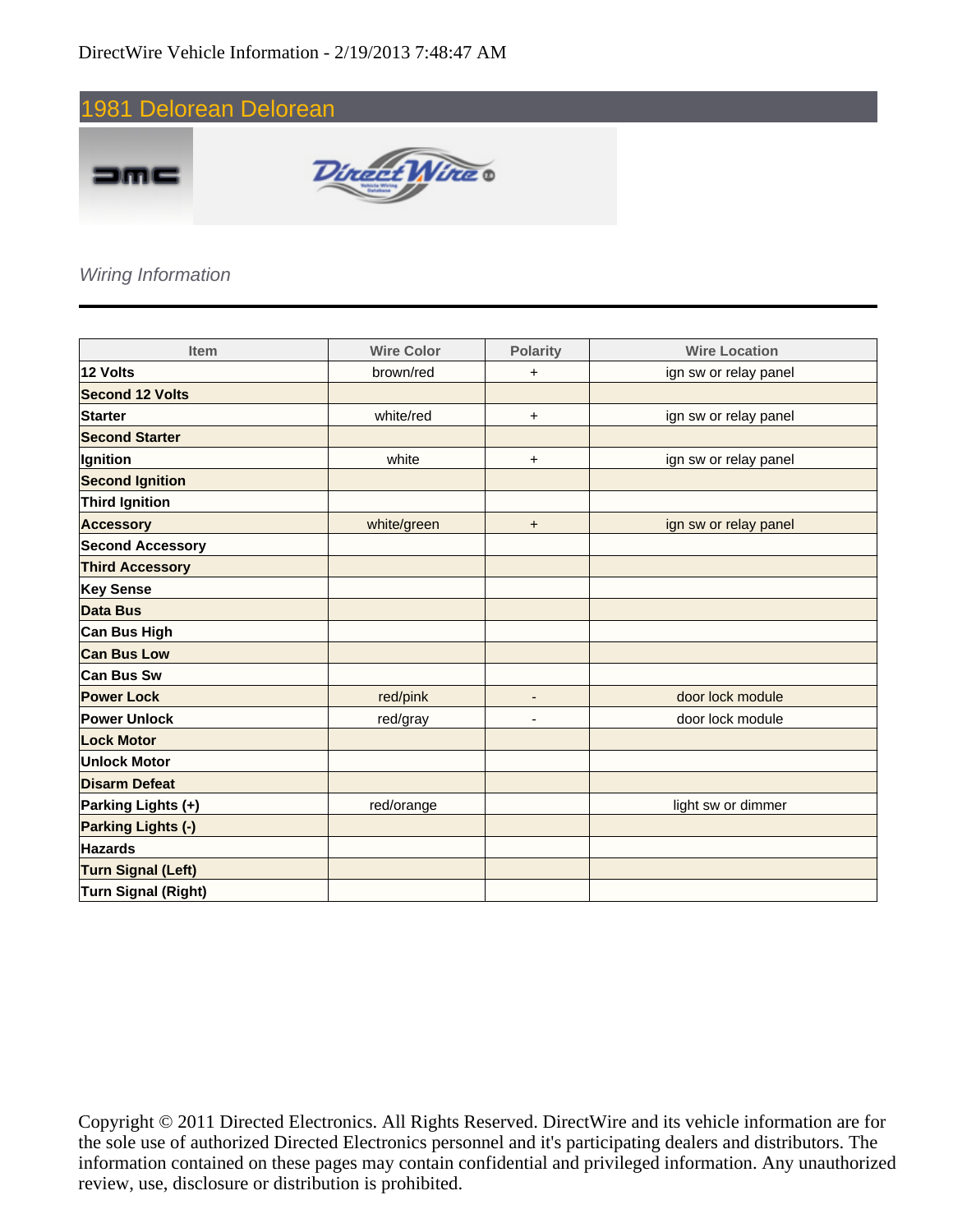### Wiring Information (Continued)

| <b>Item</b>                       | <b>Wire Color</b> | <b>Polarity</b>          | <b>Wire Location</b>   |
|-----------------------------------|-------------------|--------------------------|------------------------|
| <b>Headlight</b>                  | blue              | $\ddot{}$                | light sw or st. column |
| <b>AutoLights</b>                 |                   |                          |                        |
| <b>Reverse Light</b>              |                   |                          |                        |
| <b>Left Front Door Trigger</b>    | red/blue          | $\overline{\phantom{a}}$ | at gauges Door Ajar    |
| <b>Right Front Door Trigger</b>   |                   |                          |                        |
| <b>Left Rear Door Trigger</b>     |                   |                          |                        |
| <b>Right Rear Door Trigger</b>    |                   |                          |                        |
| <b>Dome Supervision</b>           |                   |                          |                        |
| <b>Trunk/Hatch Pin</b>            |                   |                          |                        |
| <b>Rear Glass Pin</b>             |                   |                          |                        |
| <b>Hood Pin</b>                   |                   |                          |                        |
| <b>Trunk Hatch/Release</b>        |                   |                          |                        |
| <b>Trunk Release Motor</b>        |                   |                          |                        |
| <b>Fuel Door Release</b>          |                   |                          |                        |
| <b>Power Sliding Door (Left)</b>  |                   |                          |                        |
| <b>Power Sliding Door (Right)</b> |                   |                          |                        |
| <b>Factory Alarm Arm</b>          |                   |                          |                        |
| <b>Factory Alarm Disarm</b>       |                   |                          |                        |
| <b>Disarm No Unlock</b>           |                   |                          |                        |
| <b>Trunk Alarm Shunt</b>          |                   |                          |                        |
| <b>Tachometer</b>                 | white/gray        | <b>AC</b>                | coil or ECU at engine  |
| <b>Wait to Start</b>              |                   |                          |                        |
| <b>Neutral Safety</b>             |                   |                          |                        |
| <b>Clutch Pedal</b>               |                   |                          |                        |
| <b>Fuel Pump</b>                  |                   |                          |                        |
| <b>Rear Defroster</b>             |                   |                          |                        |
| <b>Mirror Defroster</b>           |                   |                          |                        |
| <b>Left Front Heated Seat</b>     |                   |                          |                        |
| <b>Right Front Heated Seat</b>    |                   |                          |                        |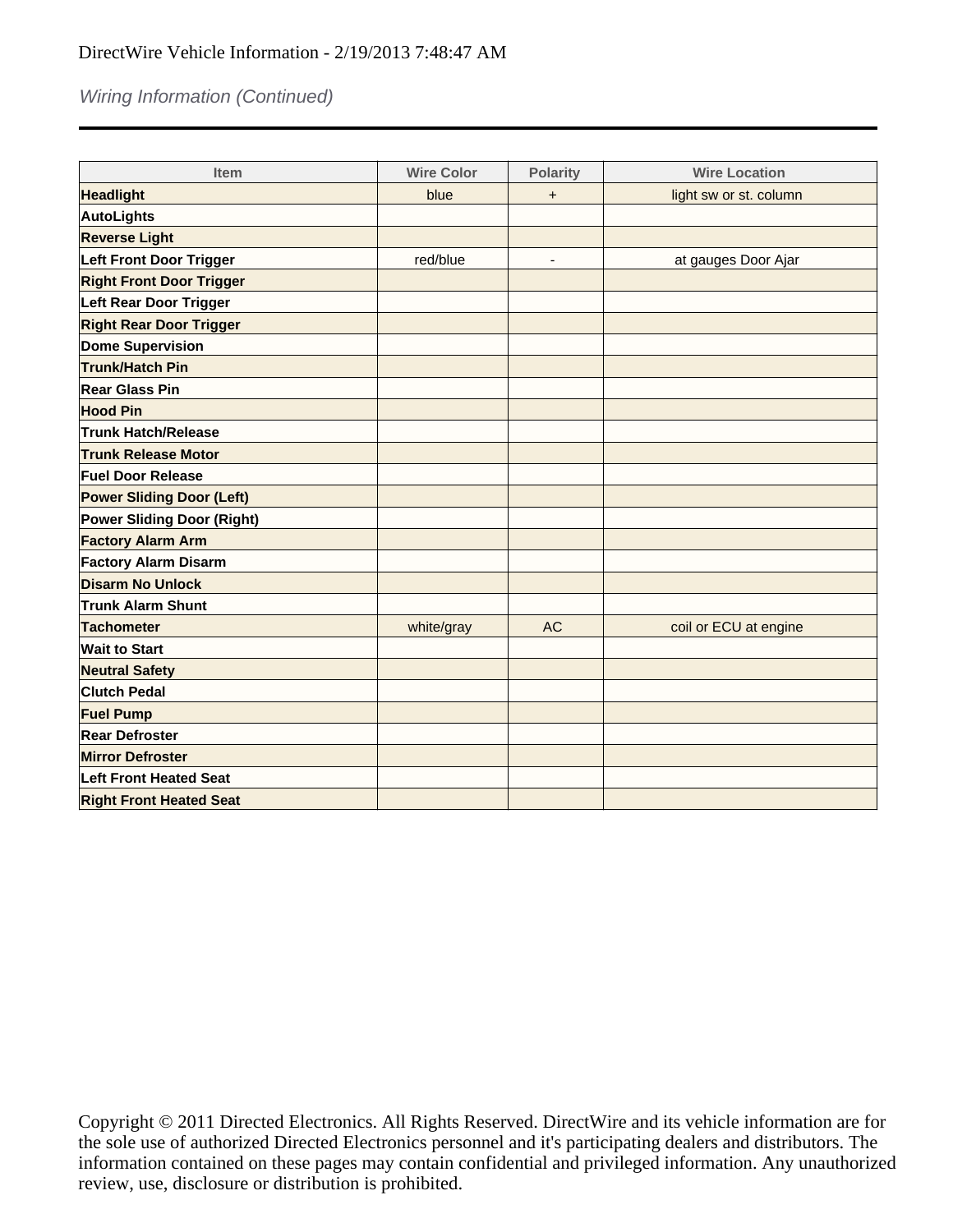# Wiring Information (Continued)

| <b>Item</b>                         | <b>Wire Color</b>   | <b>Polarity</b> | <b>Wire Location</b> |
|-------------------------------------|---------------------|-----------------|----------------------|
| <b>Speed Sense</b>                  |                     |                 |                      |
| <b>Brake Wire</b>                   | green/purple        | +               | brake pedal switch   |
| <b>Parking Brake</b>                |                     |                 |                      |
| <b>Horn Trigger</b>                 | purple/black        | $\ddot{}$       | at either horn       |
| <b>Wipers</b>                       | gray/lt. green      | +               | wiper switch         |
| <b>Left Front Window (Up/Down)</b>  | gray/pur - gray/grn | $\overline{A}$  | switch in console    |
| <b>Right Front Window (Up/Down)</b> | gray/red - gray/blu | Α               | switch in console    |
| Left Rear Window (Up/Down)          |                     |                 |                      |
| <b>Right Rear Window (Up/Down)</b>  |                     |                 |                      |
| <b>Sun Roof (Open/Close)</b>        |                     |                 |                      |
| Sun Roof (Limit/Close)              |                     |                 |                      |
| <b>Memory Seat 1</b>                |                     |                 |                      |
| <b>Memory Seat 2</b>                |                     |                 |                      |
| <b>Memory Seat 3</b>                |                     |                 |                      |
| Radio 12V                           |                     |                 |                      |
| <b>Radio Ground</b>                 |                     |                 |                      |
| <b>Radio Ignition</b>               |                     |                 |                      |
| <b>Radio Illumination</b>           |                     |                 |                      |
| <b>Factory Amp Turn-on</b>          |                     |                 |                      |
| <b>Power Antenna</b>                |                     |                 |                      |
| Left Front Speaker (+/-)            |                     |                 |                      |
| <b>Right Front Speaker (+/-)</b>    |                     |                 |                      |
| Left Rear Speaker (+/-)             |                     |                 |                      |
| <b>Right Rear Speaker (+/-)</b>     |                     |                 |                      |
| Center Channel (+/-)                |                     |                 |                      |
| Subwoofer (+/-)                     |                     |                 |                      |
| Aux. Audio Input Left (+/-)         |                     |                 |                      |
| Aux. Audio Input Right (+/-)        |                     |                 |                      |
| RSE Video (+/-)                     |                     |                 |                      |
| RSE Audio Left (+/-)                |                     |                 |                      |
| RSE Audio Right (+/-)               |                     |                 |                      |
| <b>Satellite Radio 12 Volts</b>     |                     |                 |                      |
| <b>Satellite Radio Ground</b>       |                     |                 |                      |
| <b>Satellite Radio Ignition</b>     |                     |                 |                      |
| Satellite Radio Antenna             |                     |                 |                      |
| Satellite Audio Left (+/-)          |                     |                 |                      |
| Satellite Audio Right (+/-)         |                     |                 |                      |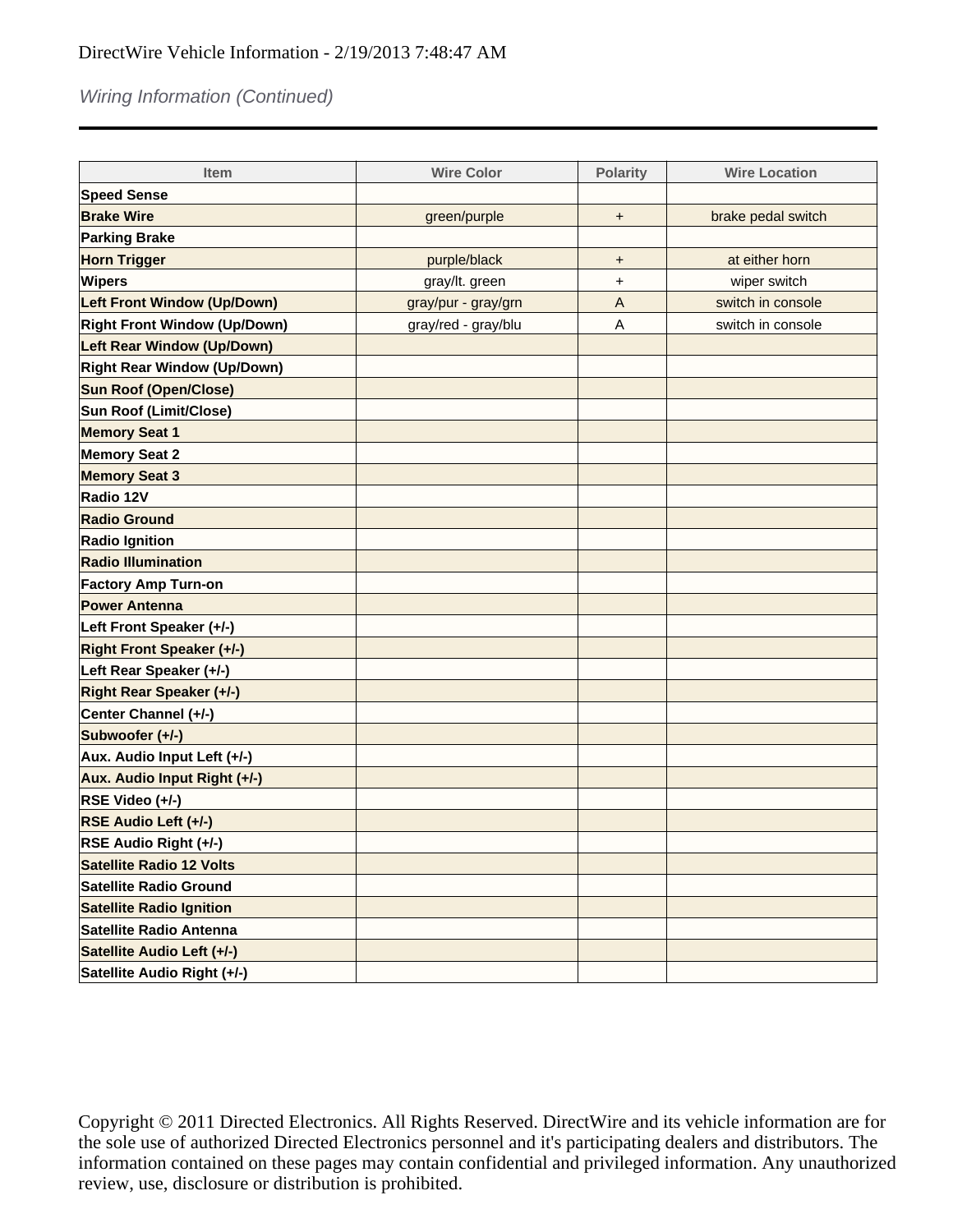What Fits

| <b>Item</b>                 | <b>Size</b> | <b>Depth</b> | Location |
|-----------------------------|-------------|--------------|----------|
| <b>Headunit</b>             |             |              |          |
| Left Front Speaker          |             |              |          |
| <b>Left Front Tweeter</b>   |             |              |          |
| <b>Right Front Speaker</b>  |             |              |          |
| <b>Right Front Tweeter</b>  |             |              |          |
| Left Rear Speaker           |             |              |          |
| <b>Left Rear Tweeter</b>    |             |              |          |
| <b>Right Rear Speaker</b>   |             |              |          |
| <b>Right Rear Tweeter</b>   |             |              |          |
| <b>Center Channel</b>       |             |              |          |
| Subwoofer                   |             |              |          |
| <b>Left Front Headrest</b>  |             |              |          |
| <b>Right Front Headrest</b> |             |              |          |
| <b>Left Right Headrest</b>  |             |              |          |
| <b>Right Rear Headrest</b>  |             |              |          |
| Satellite Radio Tuner       |             |              |          |